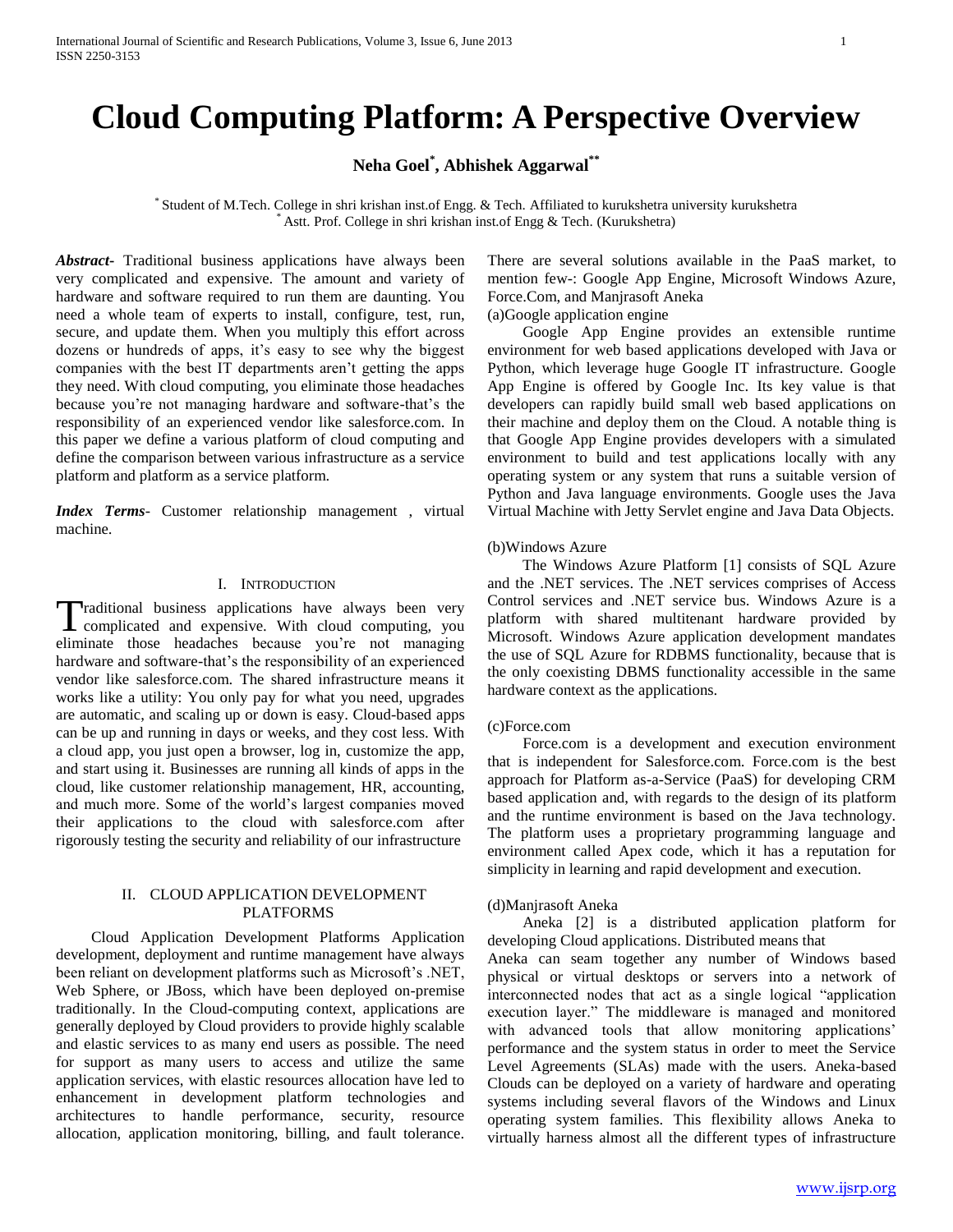and runtime environment to serve application execution on demand.

## (e)Amazon web services

 The Amazon Web Services (AWS) are a collection of remote computing services (also called web services) that together make up a Cloud computing platform, offered over the Internet by Amazon.com. Since early 2006, Amazon Web Services (AWS) has provided companies of all sizes with an infrastructure web ser- vices platform in the Cloud. With AWS you can requisition compute power, storage, and other services-gaining access to a suite of elastic IT infrastructure services as your business demands them. Amazon's Cloud services offerings consist of following services:

- 1. Elastic Compute Cloud (EC2)
- 2. SimpleDB
- 3. Simple Storage Service (S3)
- 4. Relational Database Service (RDS)
- 5. CloudFront
- 6. Simple Queue Service (SQS)
- 7. Elastic MapReduce
- 8. Elastic Block Store (EBS)

## (f)GoGrid

 GoGrid is a Cloud hosting service that enables automated provisioning of virtual and hardware infrastructure over the Internet. GoGrid is an Infrastructure as a Service (IaaS) Cloud provider.GoGrid Cloud Hosting offers developers the F5 Load Balancers for distributing application service traffic across servers, as long as IPs and specific ports of these servers are attached. The load balancer [4] allows Round Robin algorithm and Least Connect algorithm for routing application service requests.

## (g)Eucalyptus

 Eucalyptus is an open source Cloud computing platform [3]. It is composed of three controllers. Among the controllers, the Cluster Controller is a key component to application service provisioning and load balancing. Each Cluster Controller is hosted on the head node of a cluster to interconnect outer public networks and inner private networks together. By monitoring the state information of instances in the pool of server controllers, the Cluster Controller can select the available service/server for provisioning incoming requests.

(h)Rackspace

 The Rackspace Cloud is a growing set of Cloud-related products and services billed on a utility computing basis. Offerings include web application Platform, Cloud Storage Cloud Load Balancers, Cloud Databases, Cloud Backup, and Cloud Monitoring. The Rackspace Cloud was one of the first commercial cloud computing services.

#### (i)Terremark

 Terremark brings the power of the cloud to the enterprise with solutions built to integrate seamlessly into your existing I.T. infrastructure, compatible with your existing applications, and conforming to your policies and compliance needs, helping you move faster, respond quicker, and accelerate innovation. Terre mark's Enterprise Cloud Services give you precise, dynamic allocation of computing resources with the scale, performance and security to handle enterprise-wide applications. Large organizations, IT executives and multi-site teams will appreciate the robust solution for its multi-user capacity, dedicated resource pool architecture and role-based security model as well as private network connectivity and physical device integration.

## III. TEST CLOUD PERFORMANCE

 In order to test cloud performance, We have selected 4 types of tests and benchmarking 5 native applications running on 5 different cloud platforms: Tests

(a)Requesting a Small Object – 1x1 pixel GIF

(b)Requesting a Large Object – 2 MB image

 (c)Performing a CPU Intensive Task – 1,000,000 sine and sum operations. For Salesforce.com a 100,000 ops load was used because of a platform limitation.

 (d)Performing an IO Intensive Task – Querying a 500,000 rows table using a MySQL database with cleared cache for Amazon, Rackspace and Terremark, a data store for Salesforce.com, and a BigTable for Google.

 To benchmark native applications, the authors chose 5 realworld websites developed for the platform they ran on. The websites were written in Apex for Salesforce.com, in Java and Python for GAE, websites running on Linux servers on Xen server for Amazon and Rackspace, and websites running on VMware VMs for Terremark. The names of the applications were not disclosed.

Result- The latency of the 4 tests for all 5 cloud platforms were as following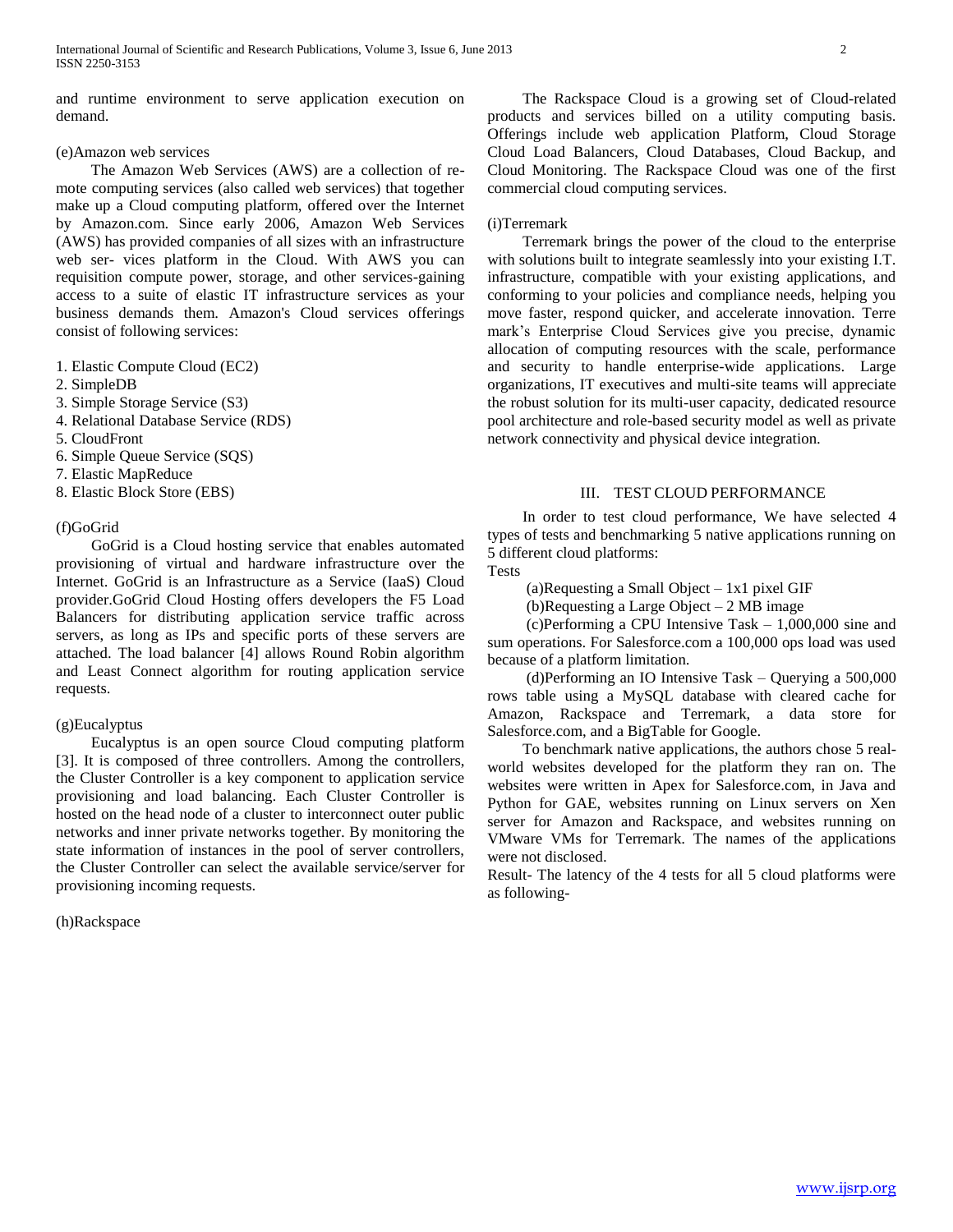International Journal of Scientific and Research Publications, Volume 3, Issue 6, June 2013 3

#### ISSN 2250-3153



 All platforms performed well for small objects, while PaaS platforms performed better than IaaS for larger objects. Salesforce.com performed poorly for CPU intensive tasks

although the test included only 10% of the number of operations used on the other platforms. Google and Rackspace were best at the IO test.

| Cloud provider                  | Amazon EC2                                                                               | <b>Windows Azure</b>                                                                       | Google App. engine                                  |
|---------------------------------|------------------------------------------------------------------------------------------|--------------------------------------------------------------------------------------------|-----------------------------------------------------|
| Classes of utility<br>computing | Infrastructure service                                                                   | Platform service                                                                           | Platform service                                    |
| Target applications             | General-Purpose<br>applications                                                          | General-Purpose<br>applications                                                            | <b>Traditional Web</b><br>applications              |
| Computation                     | OS level on a Xen<br>virtual machine                                                     | Microsoft Common<br>Language<br>Runtime (CLR) VM;<br>Predefined<br>roles of app. instances | Predefined web application<br>frameworks            |
| Storage                         | Elastic Block Store;<br><b>Amazon Simple Storage</b><br>Service (S3); Amazon<br>SimpleDB | Azure storage service and<br><b>SQL Data Services</b>                                      | Big Table and Megastores                            |
| Auto Scaling                    | Automatically changing<br>the number of instances<br>based on parameters that            | Automatic scaling based<br>on application roles and<br>a configuration file                | Automatic Scaling which is<br>transparent to users. |

IV. COMPARISON OF VARIOUS PLATFORMS